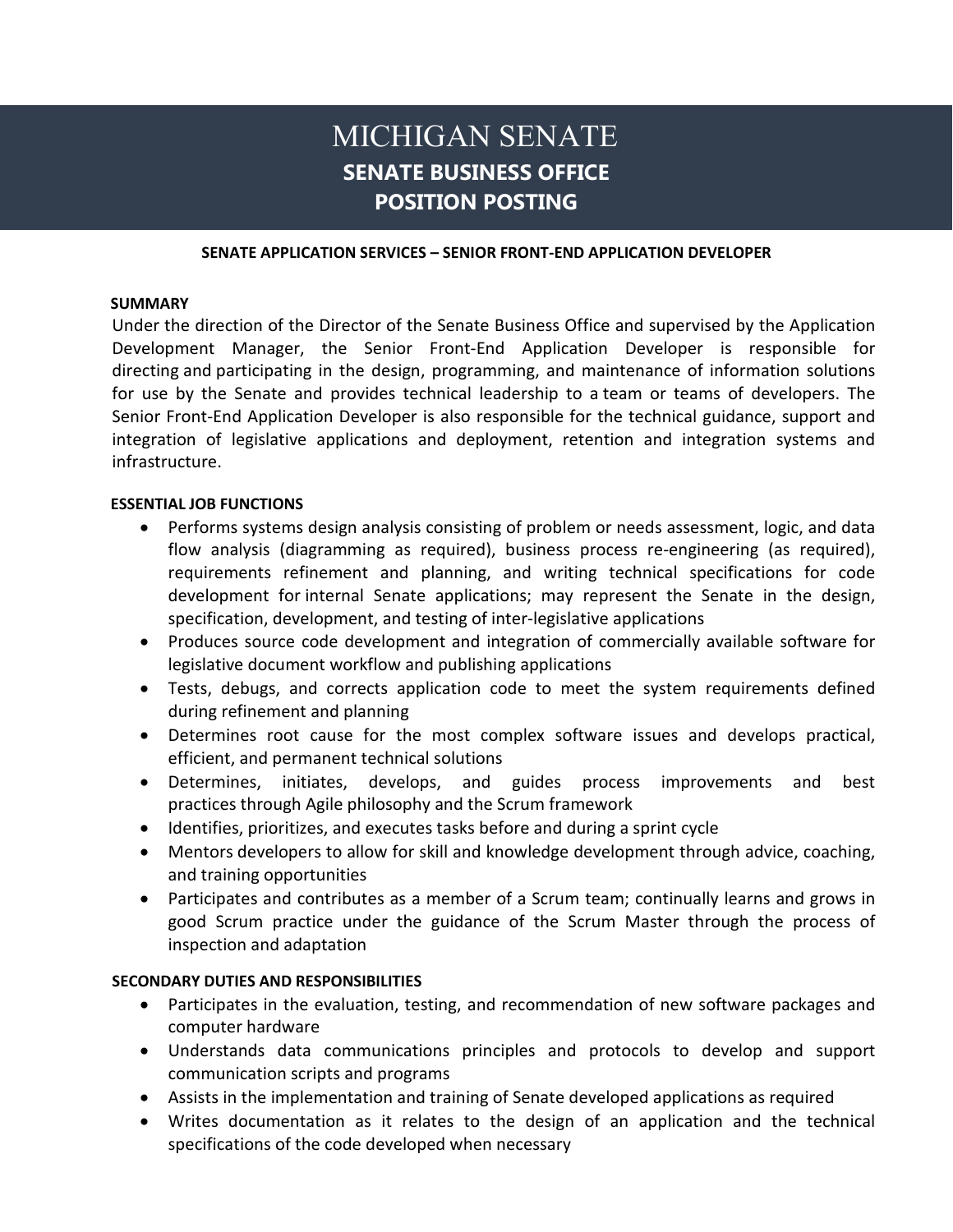- Monitors the efficiency and usefulness of current systems and applications and suggests improvements
- Performs all other duties, as requested by the Application Development Manager

## **EDUCATION /EXPERIENCE**

- Bachelor's degree in Computer Science, Computer Engineering or a related field, or an equivalent level of vocational training, or professional experience required
- Six years or more of experience utilizing programming skills in Microsoft .NET, web applications, Microsoft Office 365, and operating system development efforts focused on a 64-Bit environment based on current Windows client software required
- Development experience with third-party APIs preferred
- Other combinations of education and experience will be evaluated on an individual basis

## **SKILLS AND KNOWLEDGE REQUIRED**

- Broad experience designing, programming, and implementing large information systems
- Extensive experience in software development and scripting
- Expertise in JavaScript and C#
- Knowledge and experience in HTML, CSS and at least one JavaScript framework
- Knowledge and experience in wireframing/prototyping and associated tools
- Knowledge and experience with product usability tracking and analytics
- Experience working with a seasoned Scrum team
- Experience mentoring junior or mid-level developers
- Ability to understand good coding security practices
- Ability to implement responsive design
- Ability to implement ADA compliance
- Ability to write code using SOLID principles, but know when it may not be necessary to do so
- Ability to develop applications to comply with system standards and user interface (UI) design specifications for web applications
- Ability to develop web-based applications with the use of HTML, JavaScript, and other webbased programming languages
- Ability to recognize, gather, assemble, correlate, and analyze facts and use them to draw conclusions, define problems, and devise solutions or suggest alternatives
- Ability to communicate with others, both orally and in writing
- Ability to prioritize multiple tasks in a fast-paced environment, and work within time frames that may be rigid, or subject to change on short notice
- Ability to follow directions, work independently, and work as part of a group
- Ability to keep abreast of the latest trends and their effect on the team, product, users and the organization
- Ability to work outside of prescribed work hours when necessary
- Ability to maintain confidential information
- Ability to work in a professional and nonpartisan manner while maintaining good working relationships with legislators and other elected officials, staff, vendors and other agencies